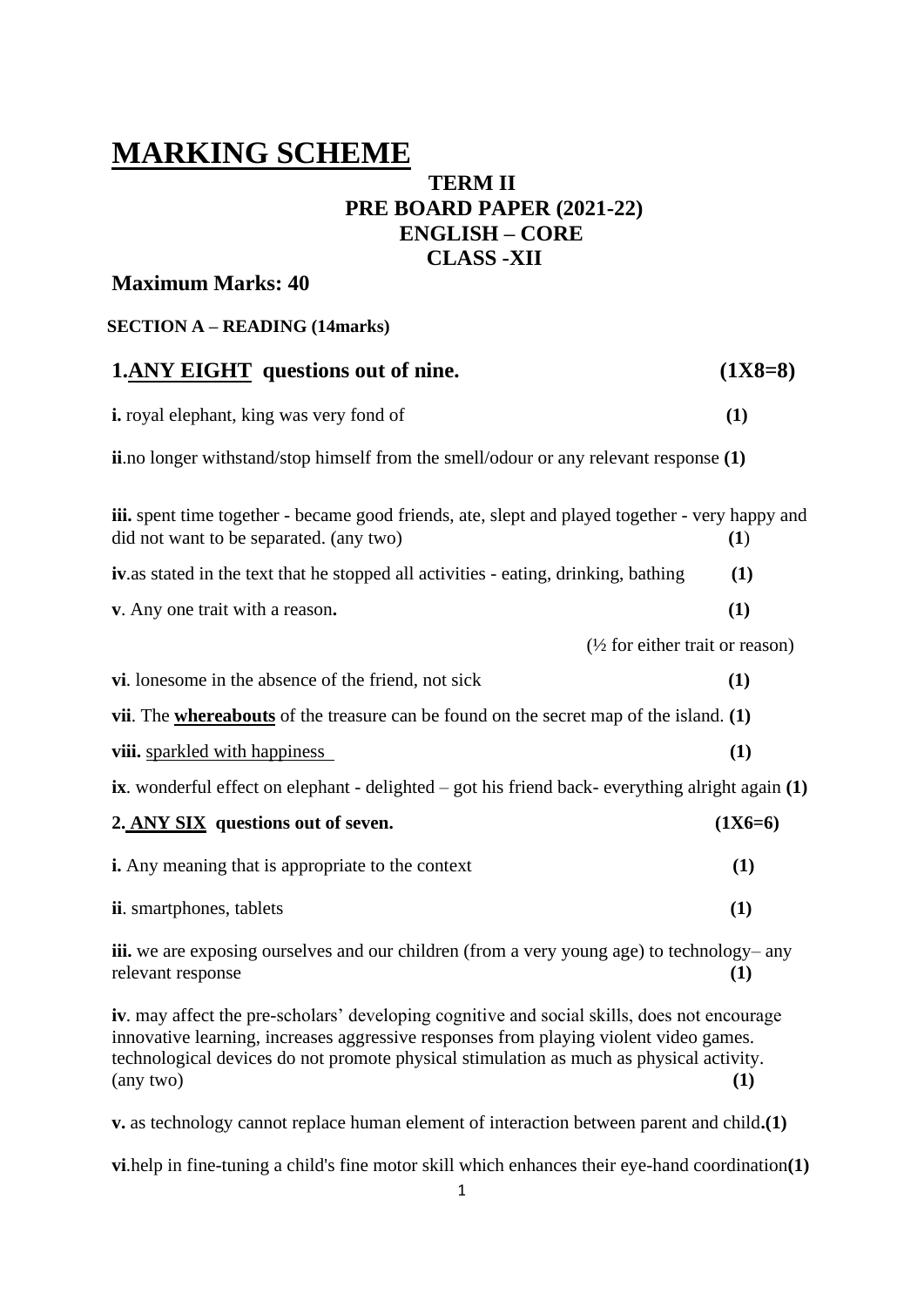**vii.** increases knowledge, helps academically, enhance creativity etc (any two) **(1)**

#### **SECTION B - WRITING (8 marks)**

**3.** Formal Invitation **(3) Content 2 Expression 1 Accuracy**

#### **Value points - Content**

- Who is issuing the invitation
- Reason
- Time
- Date
- venue
- Chief Guest

#### **4. ANY ONE** from A and B**. (5)**

**A.**Job application letter – post of Accountant  **Content 2 Expression 2 Accuracy 1**

#### **Value points - Content**

- Covering Letter
- Reference to the advertisement
- Conveying suitability for the position
- Submission of application
- Resume / Bio data as separate enclosure
- Profile of self
- Educational Qualifications
- Any other relevant information

#### **OR**

**B.** Report – Blood Donation Camp **Content 2 Expression 2 Accuracy 1** 

#### **Value points - Content**

- what the camp that was organised
- who were present
- when & where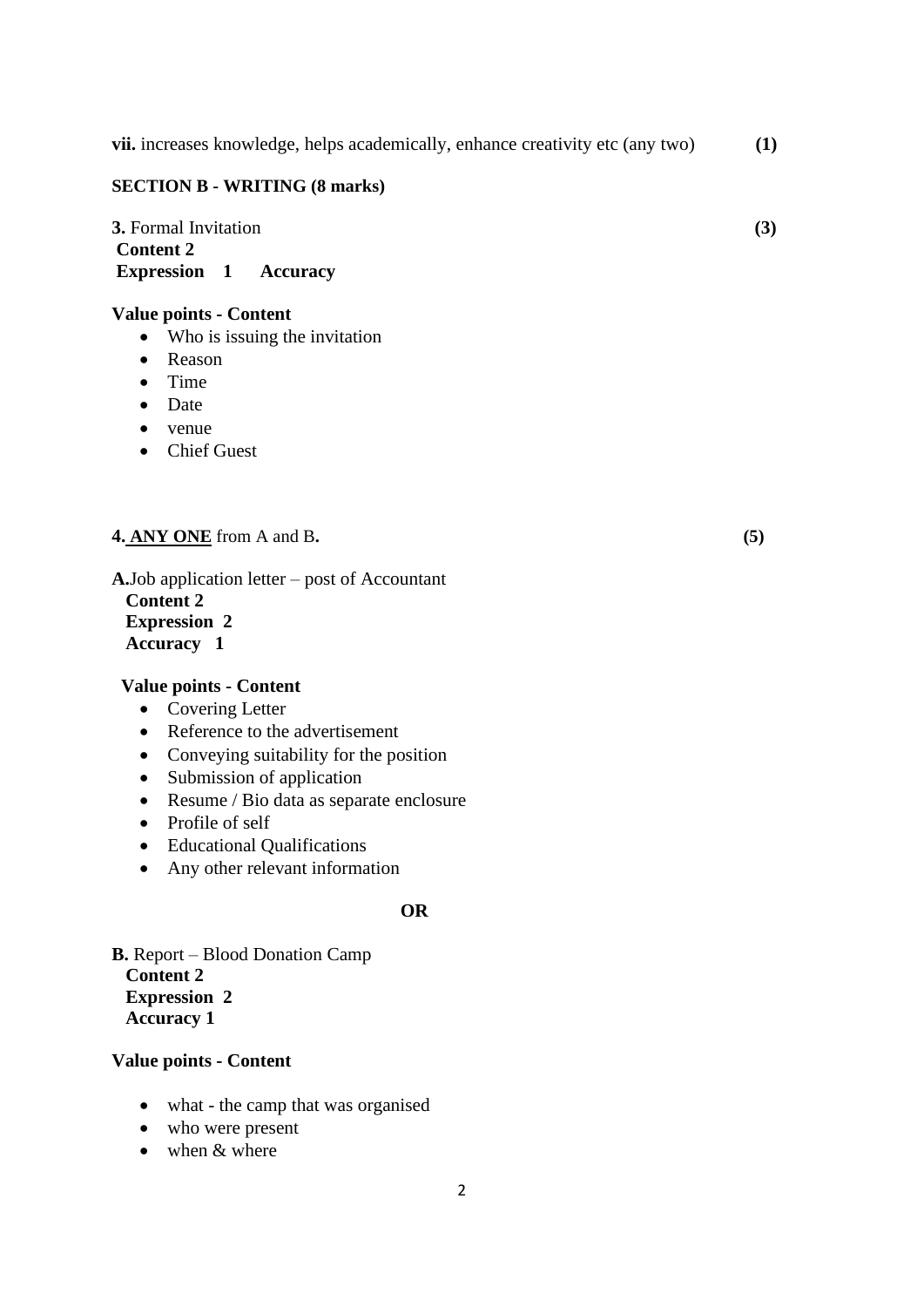- details of the camp inauguration, volunteers, blood donation, etc.
- Any other valid relevant information

## **SECTION C - LITERATURE (18 marks)**

#### **5. ANY FIVE out of the six questions given within 40 words each.**

 **(2marks each) X 5=10**

 **Content 1** (2 points)  **Expression 1**

#### **i.**

- Edla had heard that an old crofter of the ironworks had been robbed by a man who went around selling rattraps – thought that the peddler to whom she gave shelter responsible for the misdeed.
- Her father wondered that peddler being a thief if their silver spoons had been stolen.

**ii.**

- when he was able to win the lawyers trust earlier the lawyers had said if Gandhiji went to jail they would go home,
- when they saw Gandhi, a stranger's determination towards the peasants' liberation, - full support, even ready to follow Gandhiji to jail..

#### **iii.**

- Beauty appeals to our senses, affects our mood, it is eternal.
- dispels the gloom in our life (or any other relevant point)

**iv.**

- Aunt Jennifer is timid, nervous, living a fearful existence in a male dominated society (or any other relevant point)
- her tigers are bold, proud and unafraid of man, prancing freely in their domain.

#### **v.**

- inspired him to live life as it came
- people may say many things but Derry need not pay attention to them
- it is not what you look like from outside but what you are from inside that matters
- he had two arms, two legs and eyes and ears, a tongue and a brain like all the rest and if he chose, and set his mind to it, he could do better than all the rest.

#### **vi.**

- Roger Skunk's smell of roses not liked by his mother- she wanted to know who had changed his original smell.
- mother took Roger Skunk to the wizard and hit him over his head- Skunk given back his former smell.

## **6. ANY TWO out of the three questions given in 120-150 words each.**

(**4marks each) X 2=8**

 **Content 2** (4 points)  **Expression and Accuracy 2**